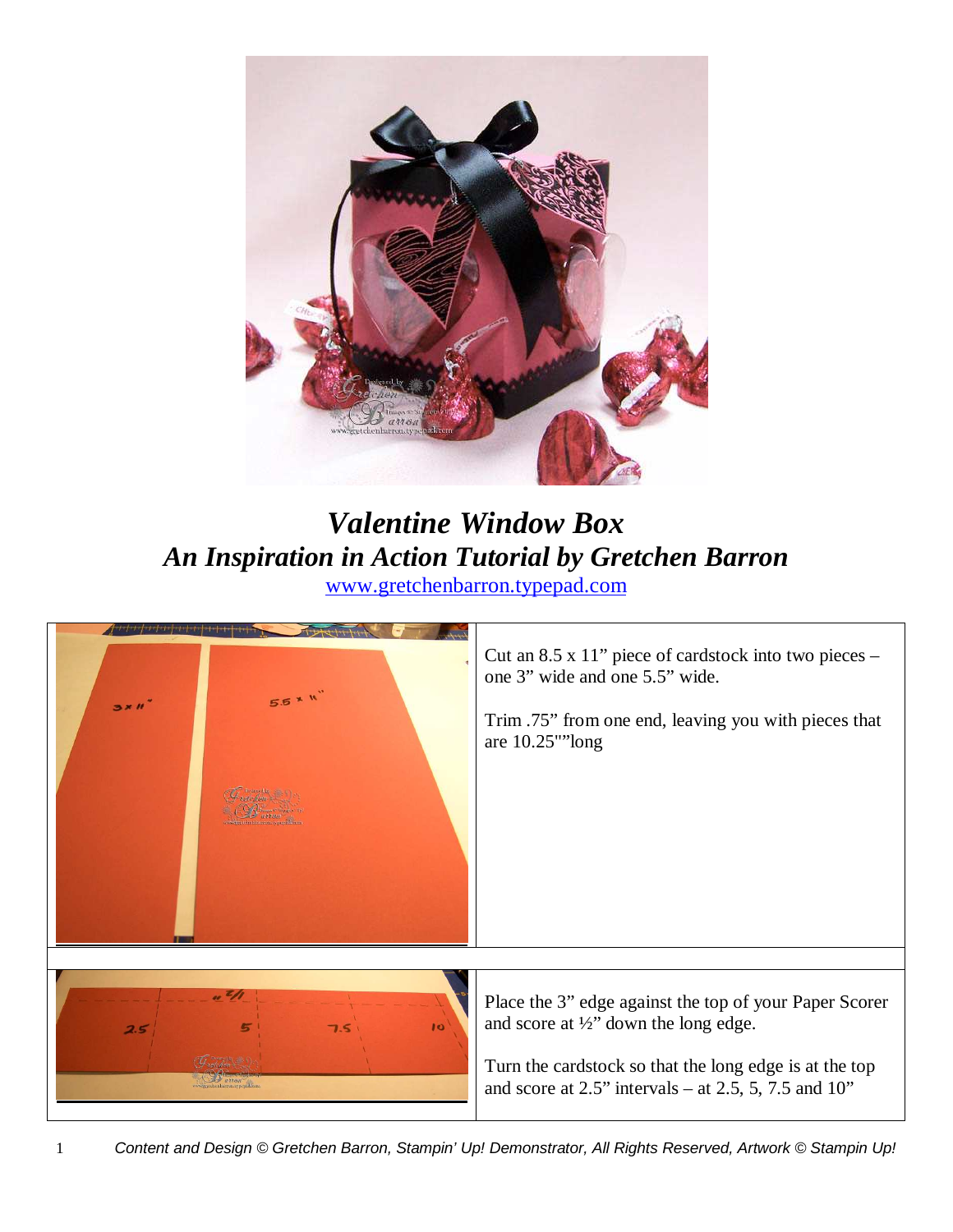| <u>ic</u> | Take the piece of cardstock that is 5.5" wide and place<br>the shorter wide at the top of your Paper Scorer.<br>Score at 3" from one side.<br>Turn the cardstock so that the long side is positioned<br>at the top of your Paper Scorer. Score again at 2.5"<br>intervals – at 2.5, 5, 7.5 and $10$ " |
|-----------|-------------------------------------------------------------------------------------------------------------------------------------------------------------------------------------------------------------------------------------------------------------------------------------------------------|
|           | Using a Bone Folder, crease and fold on all score<br>lines. You will be left with a 1/4" tab on the end of each<br>of the two pieces.                                                                                                                                                                 |
|           | Working on the piece that is 5.5" wide and working in<br>the boxes that are 3 x 2.5", Punch out a heart-shaped<br>window in each of the 4 sides of the box, using the<br>Full Heart Punch.                                                                                                            |
|           | Trim off the $\frac{1}{2}$ " tab on the top part of the box (the part<br>that is $2.5$ " tall) – see photo<br>Your box should look like this (without the<br>measurements written all over it, of course – LOL).                                                                                      |
|           | Line the two pieces of cardstock up so the score lines<br>and tabs match.<br>Run a piece of Sticky Strip adhesive the entire length<br>of the bottom of the 5.5" wide piece of cardstock, as<br>shown in the photo.                                                                                   |

2 Content and Design © Gretchen Barron, Stampin' Up! Demonstrator, All Rights Reserved, Artwork © Stampin Up!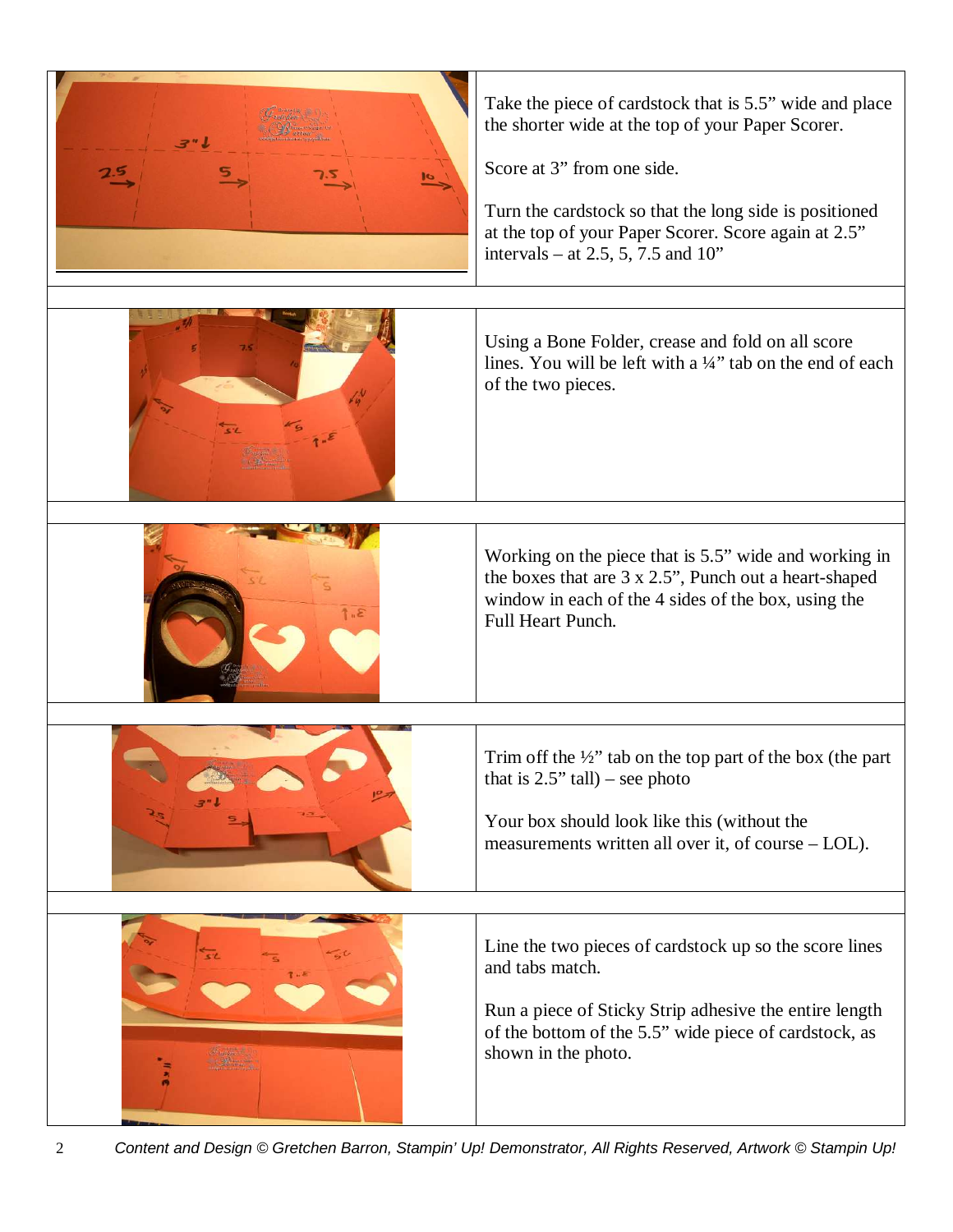| Remove the red backing from the adhesive and<br>carefully align the bottom piece to the top piece,<br>matching the $\frac{1}{2}$ " fold line with the bottom edge of the<br>larger piece of cardstock.<br>Using your Bone Folder, burnish (rub hard) along the<br>entire length of the adhesive to set the glue. |
|------------------------------------------------------------------------------------------------------------------------------------------------------------------------------------------------------------------------------------------------------------------------------------------------------------------|
| Apply Sticky Strip Adhesive to the remaining 1/2" tab.<br>Remove the backing and adhere the box together,<br>using your Bone Folder or fingers to burnish along the<br>adhesive to set the glue.                                                                                                                 |
| Fold in the four flaps on the bottom of the box and<br>adhere with Sticky Strip Adhesive, burnishing as you<br>did above.                                                                                                                                                                                        |
| Insert the heart-shaped treat cups into each of the<br>punched windows. Do not peel off the adhesive that is<br>included on the treat cup.<br>Instead apply Sticky Strip Adhesive around the outside<br>edge of the plastic rim on the treat cups, remove<br>backing and adhere to the inside of each window.    |
| Embellish and decorate as desired.<br>I used the Pinking Hearts Border Punch to create trim<br>strips that are 11 x .5" long.<br>I used 5/8" Black Satin Ribbon for the Bow and<br>embossed images from the I {Heart} Hearts stamp set<br>to dangle down.                                                        |

3 Content and Design © Gretchen Barron, Stampin' Up! Demonstrator, All Rights Reserved, Artwork © Stampin Up!